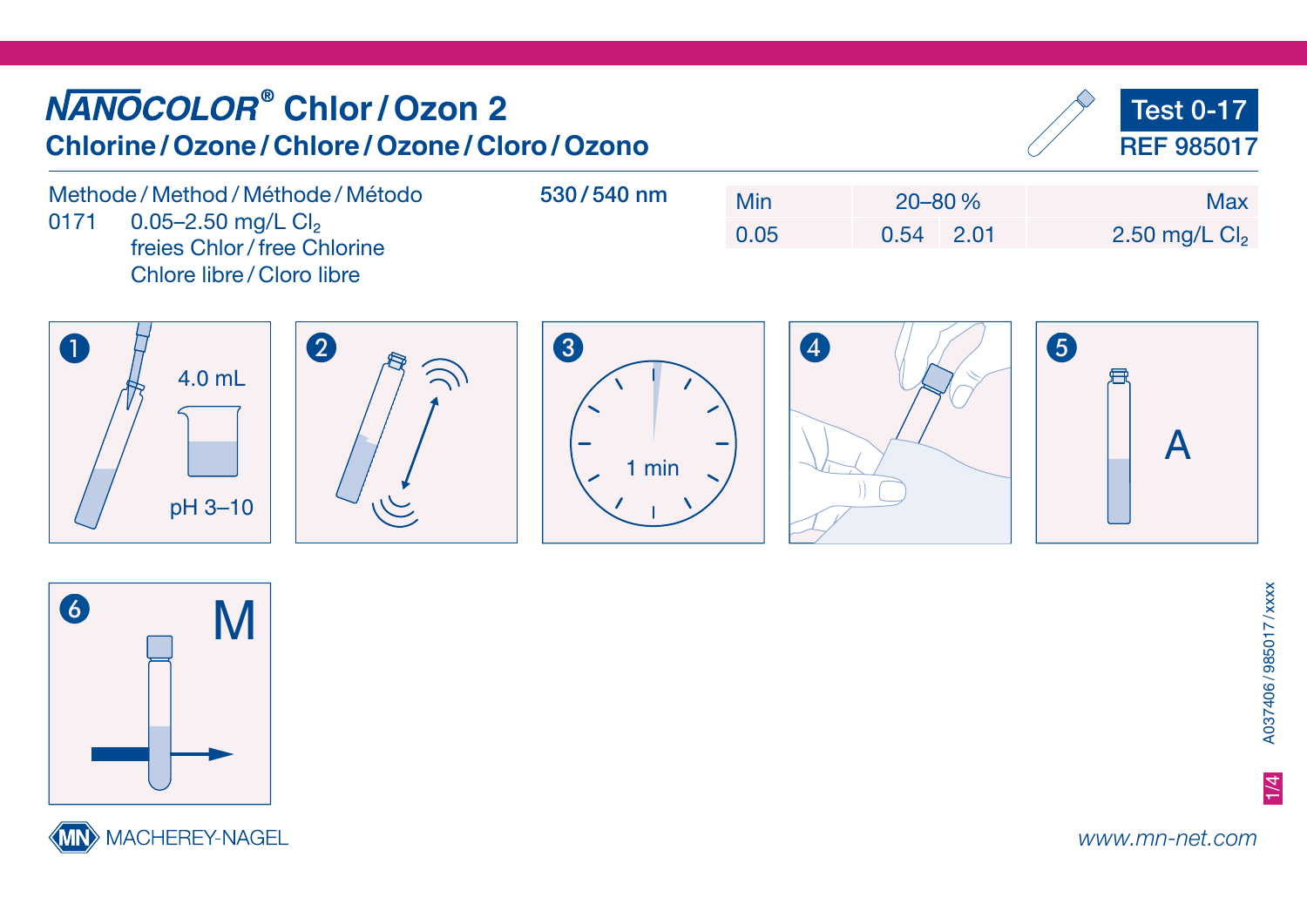## **Chlor / Ozon 2** Test 0-17 **Chlorine / Ozone / Chlore / Ozone / Cloro / Ozono**REF 985017 Methode / Method / Méthode / Método 530 / 540 nmMin 20–80 % Max0172 0.05-2.50 mg/L Cl<sub>2</sub> 0.05 0.54 2.01 2.50 mg/L Cl<sub>2</sub> Gesamtchlor / total Chlorine Chlore total / Cloro total A B C D E 4 3 x R2 $\triangle$ A3 min





www.mn-net.com

2/4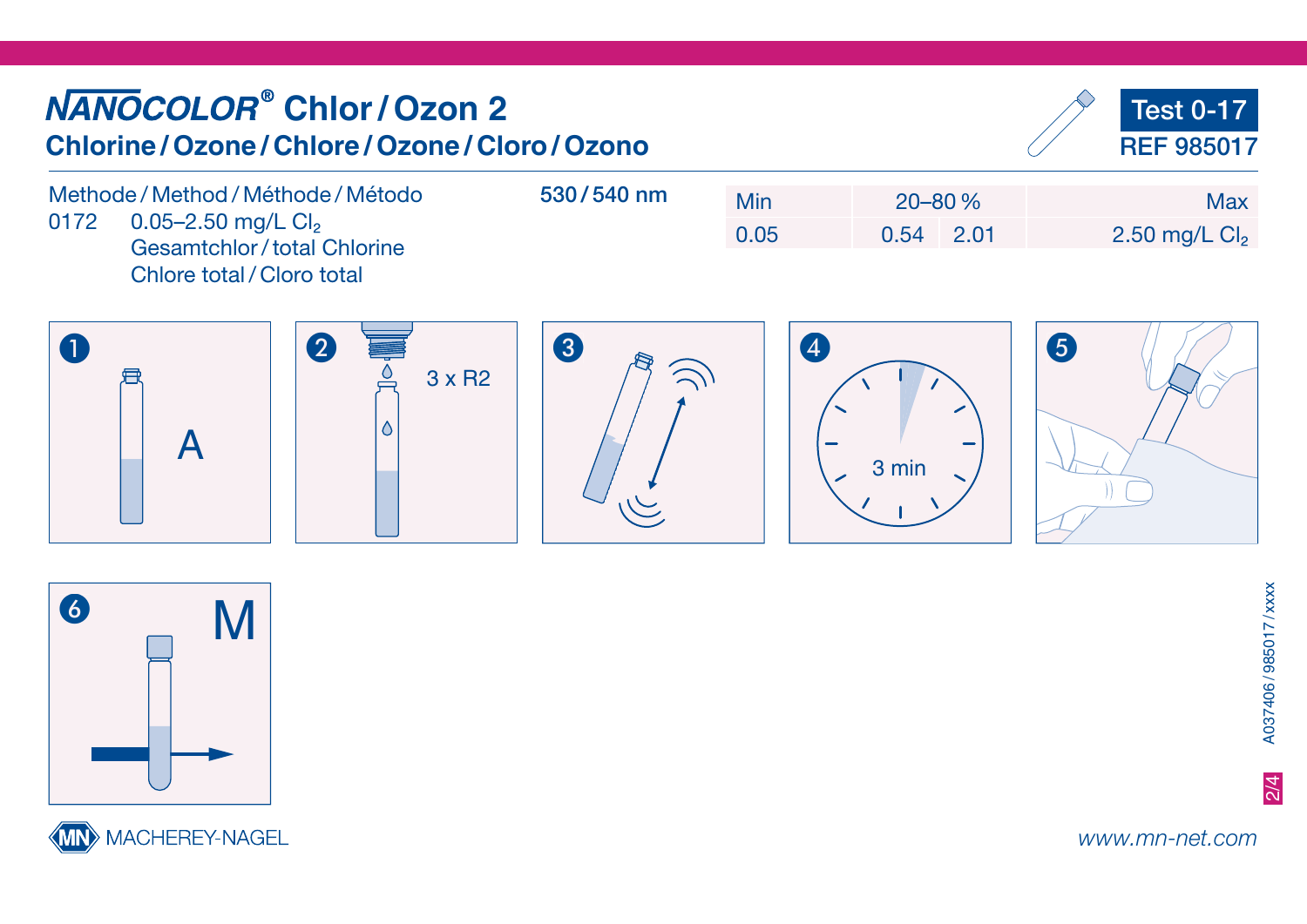| <b>NANOCOLOR<sup>®</sup> Chlor / Ozon 2</b><br>Chlorine / Ozone / Chlore / Ozone / Cloro / Ozono |        |      |      |            |  | Test 0-17<br>REF 985017 |
|--------------------------------------------------------------------------------------------------|--------|------|------|------------|--|-------------------------|
| Methode / Method / Méthode / Método<br>0173 0.05-2.00 mg/L $O_3$                                 | 540 nm | Min  |      | $20 - 80%$ |  | <b>Max</b>              |
|                                                                                                  |        | 0.05 | 0.44 | $-1.61$    |  | 2.00 mg/L $O_3$         |
|                                                                                                  |        |      |      |            |  |                         |







www.mn-net.com

3/4

A037406 / 985017 / xxxx

A037406/985017/xxxx